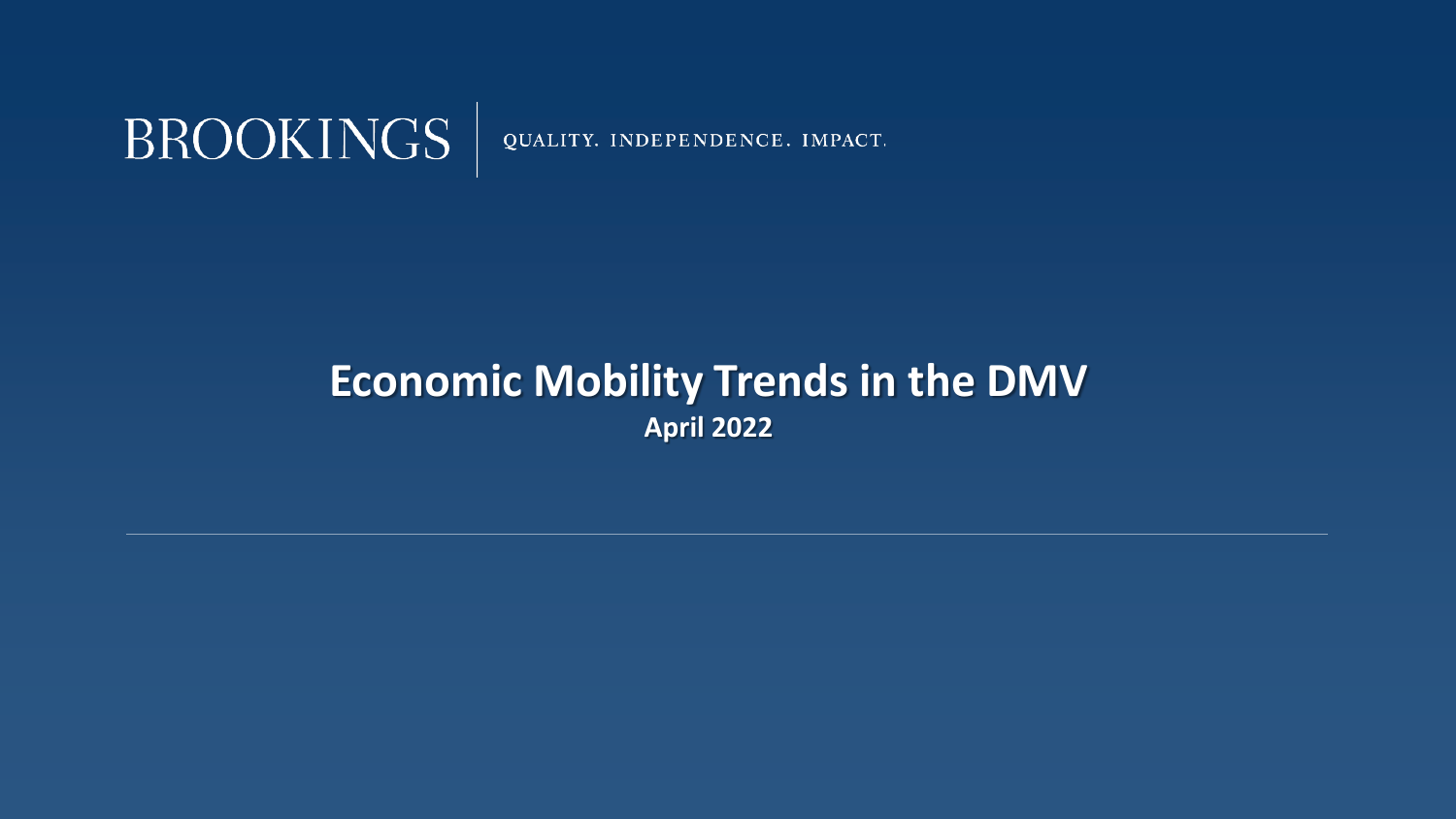#### **Life Expectancy Trends in Level Life Expectancy by Race**



Source: "Life Expectancy." *County Health Rankings & Roadmaps*, University of Wisconsin Population Health Institute, 2021, www.countyhealthrankings.org/app/district-of-columbia/2021/measure/outcomes/147/data.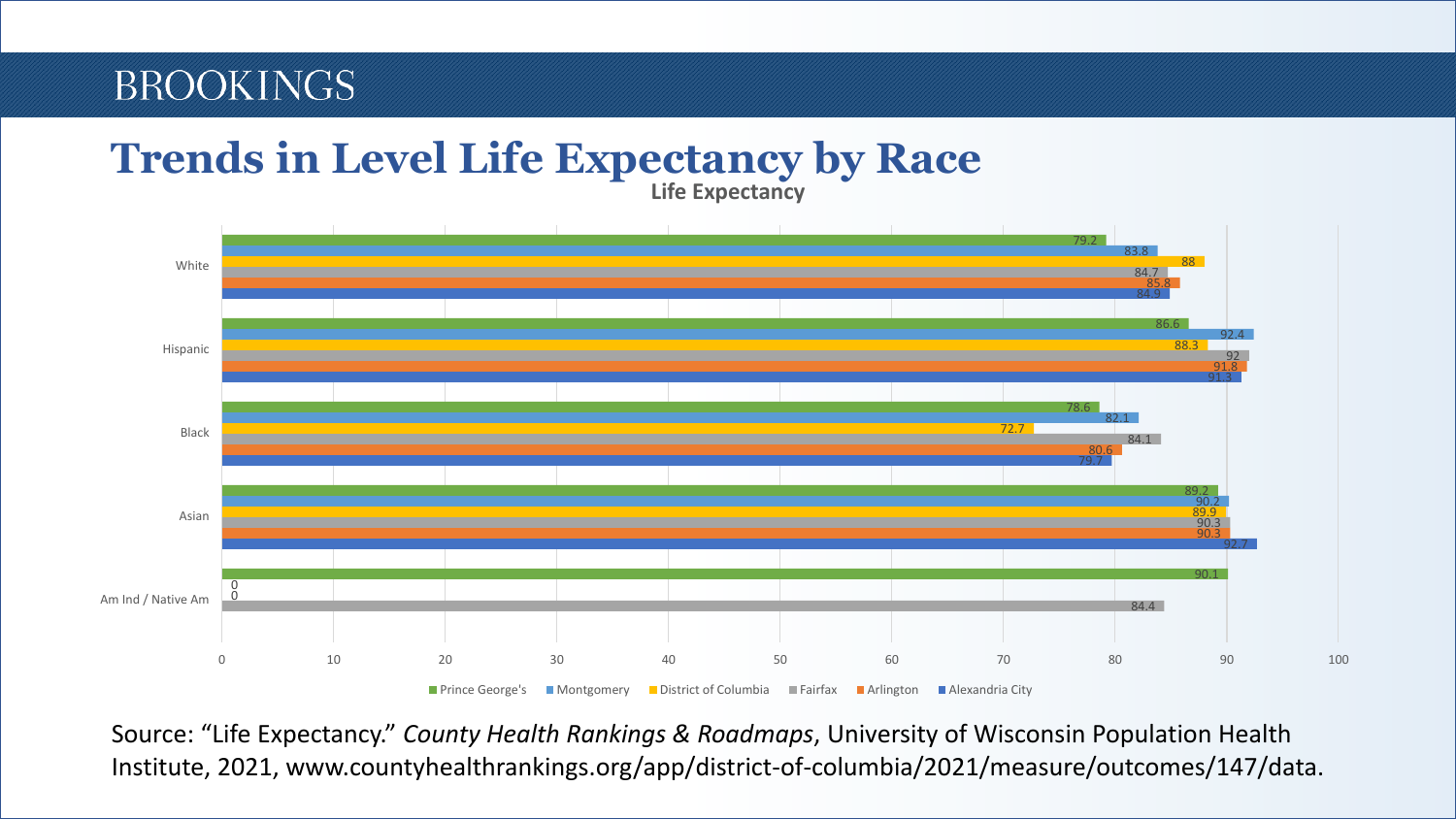# **Median Personal Per Capita Income by Race**

#### **MEDIAN PER CAPITA INCOME**



Source: U.S. Census Bureau. (2019). *2005-2019 American Community Survey 5-year Detail Tables*. Retrieved using Census API.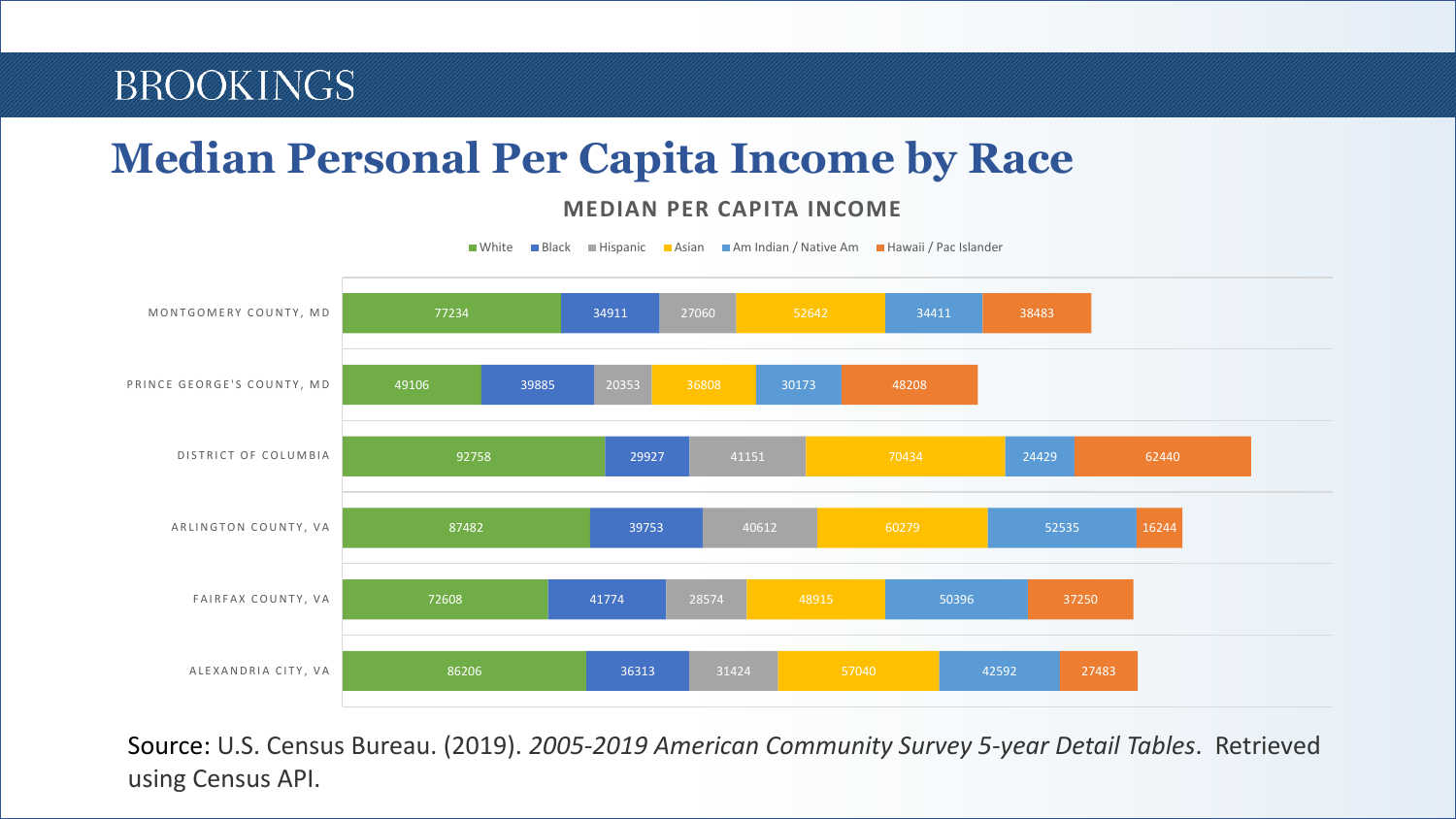## **Percent Unemployed by Race**



**Percent Unemployed**

 $\blacksquare$  White  $\blacksquare$  Black  $\blacksquare$  Hispanic  $\blacksquare$  Asian  $\blacksquare$  American Indian

Source: U.S. Census Bureau. (2019). *2005-2019 American Community Survey 5-year Group Tables*. Retrieved using Census API.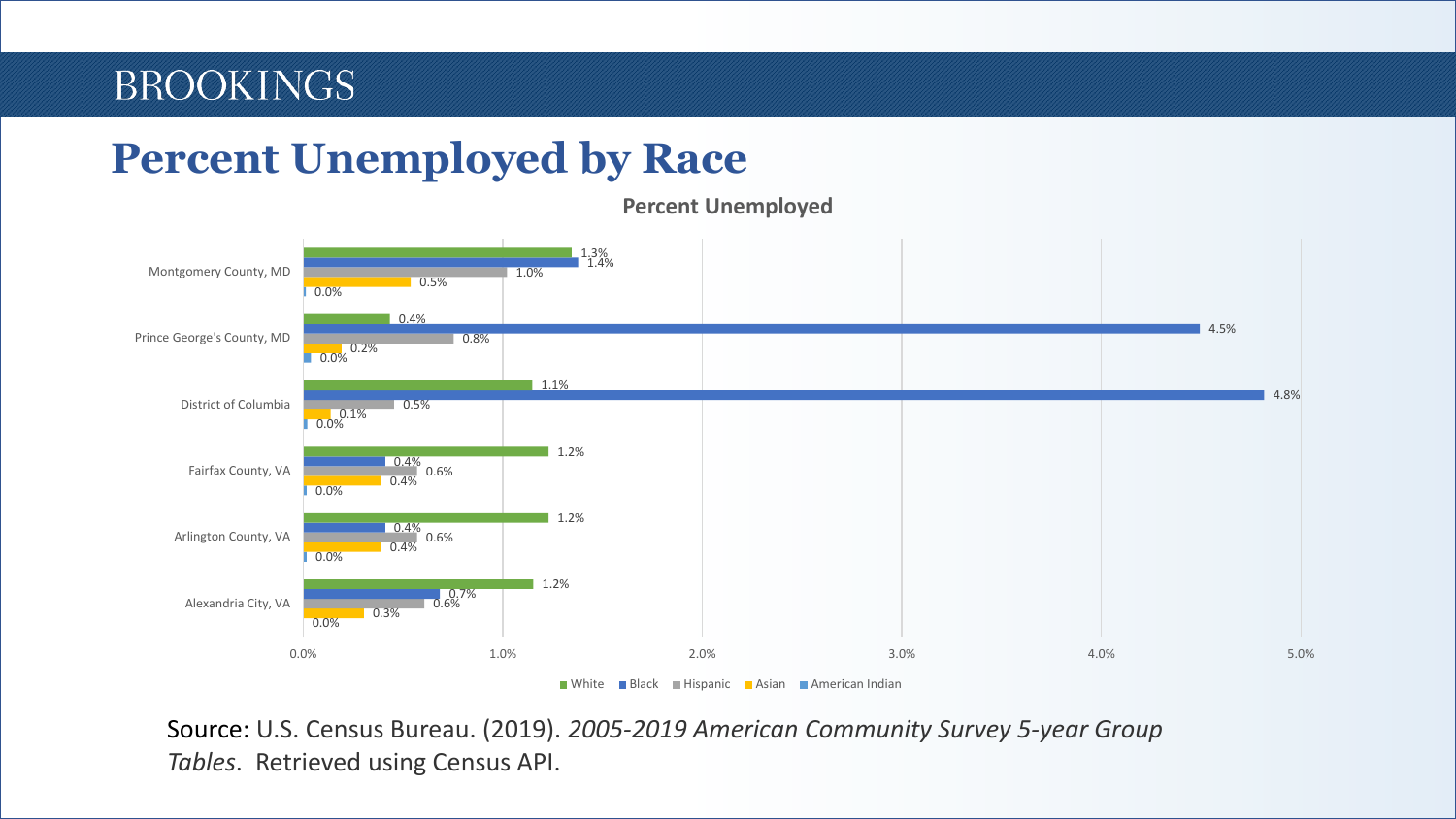# **Percent Below Federal Poverty Level by Race**



**Estimated Percent Below Poverty Level**

Source: U.S. Census Bureau. (2019). *2005-2019 American Community Survey 5-year Group Tables*. Retrieved using Census API.